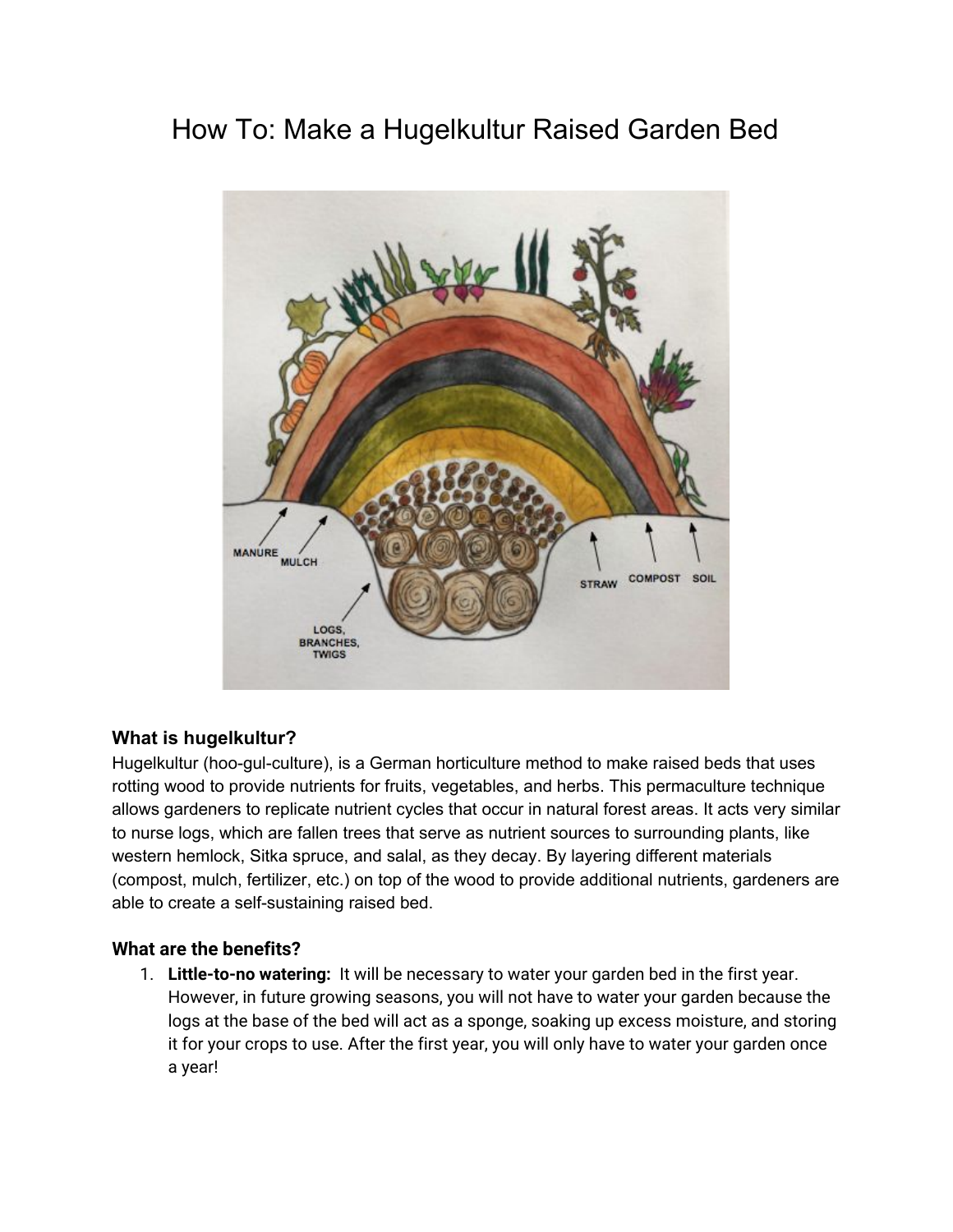- 2. **Nutrient supply:** The gradual decomposition of wood, along with other materials that make up the bed, will provide long-term nutrients for your plants. The nutrients produced from a hugelkultur bed can sustain a garden with rich soil for up to 20 years--no need to till or supply additional fertilizers!
- 3. **Extended growing season:** A hugelkultur bed essentially acts as a compost bin: Just as compost heats up as it decomposes, so does your garden. This allows crops to start earlier in the spring and grow longer into the fall.
- 4. **Maximizes garden space:** The dome-shape of the hugelkultur bed increases the surface area of your garden space. This means you can grow more food for your family, even if you only have a small area to do so.

# **Let's get started!**

The best part about a hugelkultur bed is that you can utilize and recycle organic materials from your property. You can use fallen trees, branches, or twigs that are lying around your yard; garden waste from the last growing season; rotting hay or straw; and manure from your farm animals. If you don't have these materials at hand, don't fret, they can easily be obtained through other sources.

The steps below are what the Farm at Water's Edge used to create our hugelkultur bed. All of the material we used was recycled from our property.

## **Layer 1: Logs, branches, and twigs**

You can build a below-ground or above-ground hugelkultur bed. To build a below-ground bed, dig out a half meter to a meter deep ditch the length of your bed. This ditch is where you will begin placing your wood. The ditch will allow the logs to absorb and hold water more efficiently. When you begin laying down the wood, start with larger logs and move to smaller branches and twigs as you pile up. You will want to use wood that is not resistant to rot (alder, apple, cottonwood, poplar, willow, birch). If you choose to forgo the ditch to make an above-ground bed, begin by stacking the wood on level ground.

## **Layer 2: Straw, hay, and grasses**

Layer straw, hay, and grass cuttings on top of the wood layer. This layer will assure that the larger air pockets between the wood are filled. Use this layer to begin shaping your hugelkultur bed into a dome.

## **Layer 3: Mulch**

Put a layer of mulch on your hugelkultur bed. We used coffee chaff, but other options to use are leaves, shredded bark, sawdust, shells, shredded newspaper, or cardboard. This layer helps prevent water from evaporating.